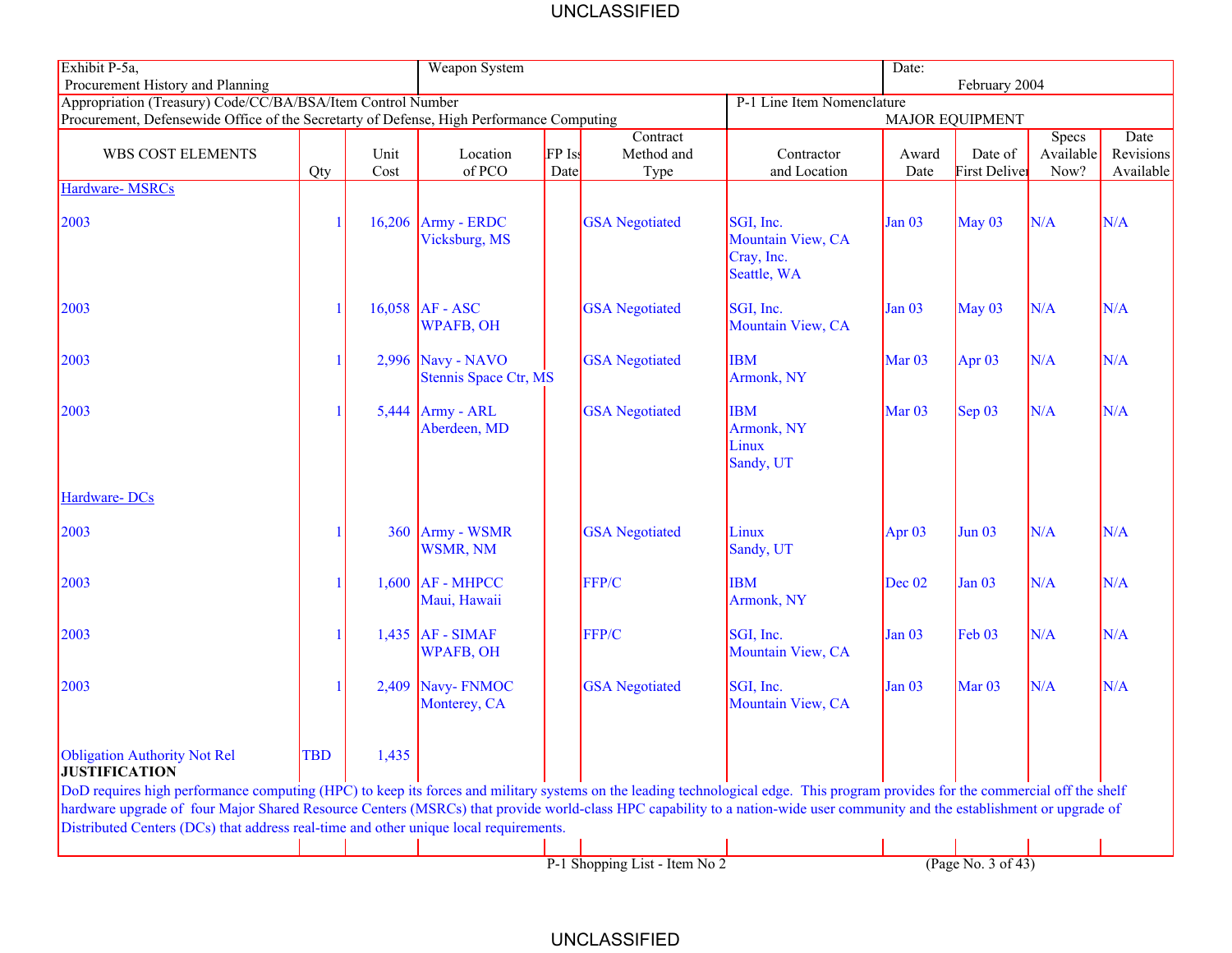## UNCLASSIFIED

| Exhibit P-5a,                                                                                                                                                                                                                                                                                                                                                                                                                                          |                        |       | Weapon System                               |        |                               |                            | Date:      |                      |                           |                   |  |
|--------------------------------------------------------------------------------------------------------------------------------------------------------------------------------------------------------------------------------------------------------------------------------------------------------------------------------------------------------------------------------------------------------------------------------------------------------|------------------------|-------|---------------------------------------------|--------|-------------------------------|----------------------------|------------|----------------------|---------------------------|-------------------|--|
| Procurement History and Planning                                                                                                                                                                                                                                                                                                                                                                                                                       |                        |       |                                             |        |                               | February 2004              |            |                      |                           |                   |  |
| Appropriation (Treasury) Code/CC/BA/BSA/Item Control Number                                                                                                                                                                                                                                                                                                                                                                                            |                        |       |                                             |        |                               | P-1 Line Item Nomenclature |            |                      |                           |                   |  |
| Procurement, Defensewide Office of the Secretarty of Defense, High Performance Computing                                                                                                                                                                                                                                                                                                                                                               | <b>MAJOR EQUIPMENT</b> |       |                                             |        |                               |                            |            |                      |                           |                   |  |
| WBS COST ELEMENTS                                                                                                                                                                                                                                                                                                                                                                                                                                      |                        | Unit  | Location                                    | FP Iss | Contract<br>Method and        | Contractor                 | Award      | Date of              | <b>Specs</b><br>Available | Date<br>Revisions |  |
|                                                                                                                                                                                                                                                                                                                                                                                                                                                        | Qty                    | Cost  | of PCO                                      | Date   | Type                          | and Location               | Date       | <b>First Deliver</b> | Now?                      | Available         |  |
| <b>Hardware-MSRCs</b>                                                                                                                                                                                                                                                                                                                                                                                                                                  |                        |       |                                             |        |                               |                            |            |                      |                           |                   |  |
|                                                                                                                                                                                                                                                                                                                                                                                                                                                        |                        |       |                                             |        |                               |                            |            |                      |                           |                   |  |
| 2004                                                                                                                                                                                                                                                                                                                                                                                                                                                   |                        | 1,000 | Army - ERDC<br>Vicksburg, MS                |        | <b>TBD</b>                    | <b>TBD</b>                 | <b>TBD</b> | <b>TBD</b>           | N/A                       | N/A               |  |
| 2004                                                                                                                                                                                                                                                                                                                                                                                                                                                   |                        |       | $1,000$ AF - ASC<br><b>WPAFB, OH</b>        |        | <b>TBD</b>                    | <b>TBD</b>                 | <b>TBD</b> | <b>TBD</b>           | N/A                       | N/A               |  |
| 2004                                                                                                                                                                                                                                                                                                                                                                                                                                                   |                        |       | 18,535 Navy - NAVO<br>Stennis Space Ctr, MS |        | <b>TBD</b>                    | <b>TBD</b>                 | <b>TBD</b> | <b>TBD</b>           | N/A                       | N/A               |  |
| 2004                                                                                                                                                                                                                                                                                                                                                                                                                                                   |                        |       | $18,535$ Army - ARL<br>Aberdeen, MD         |        | <b>TBD</b>                    | <b>TBD</b>                 | <b>TBD</b> | <b>TBD</b>           | N/A                       | N/A               |  |
| Hardware-DCs                                                                                                                                                                                                                                                                                                                                                                                                                                           |                        |       |                                             |        |                               |                            |            |                      |                           |                   |  |
| 2004                                                                                                                                                                                                                                                                                                                                                                                                                                                   | <b>TBD</b>             | 8,749 | <b>TBD</b>                                  |        | <b>TBD</b>                    | <b>TBD</b>                 | <b>TBD</b> | <b>TBD</b>           | N/A                       | N/A               |  |
| <b>Obligation Authority Not Released</b>                                                                                                                                                                                                                                                                                                                                                                                                               | <b>TBD</b>             | 715   |                                             |        |                               |                            |            |                      |                           |                   |  |
| <b>JUSTIFICATION</b>                                                                                                                                                                                                                                                                                                                                                                                                                                   |                        |       |                                             |        |                               |                            |            |                      |                           |                   |  |
| DoD requires high performance computing (HPC) to keep its forces and military systems on the leading technological edge. This program provides for the commercial off the shelf<br>hardware upgrade of four Major Shared Resource Centers (MSRCs) that provide world-class HPC capability to a nation-wide user community and the establishment or upgrade of<br>Distributed Centers (DCs) that address real-time and other unique local requirements. |                        |       |                                             |        |                               |                            |            |                      |                           |                   |  |
|                                                                                                                                                                                                                                                                                                                                                                                                                                                        |                        |       |                                             |        |                               |                            |            |                      |                           |                   |  |
|                                                                                                                                                                                                                                                                                                                                                                                                                                                        |                        |       |                                             |        |                               |                            |            |                      |                           |                   |  |
|                                                                                                                                                                                                                                                                                                                                                                                                                                                        |                        |       |                                             |        |                               |                            |            |                      |                           |                   |  |
|                                                                                                                                                                                                                                                                                                                                                                                                                                                        |                        |       |                                             |        |                               |                            |            |                      |                           |                   |  |
|                                                                                                                                                                                                                                                                                                                                                                                                                                                        |                        |       |                                             |        | P-1 Shopping List - Item No 2 |                            |            | (Page No. 4 of 43)   |                           |                   |  |

 **Exhibit P-5a, Procurement History and Planning**

UNCLASSIFIED